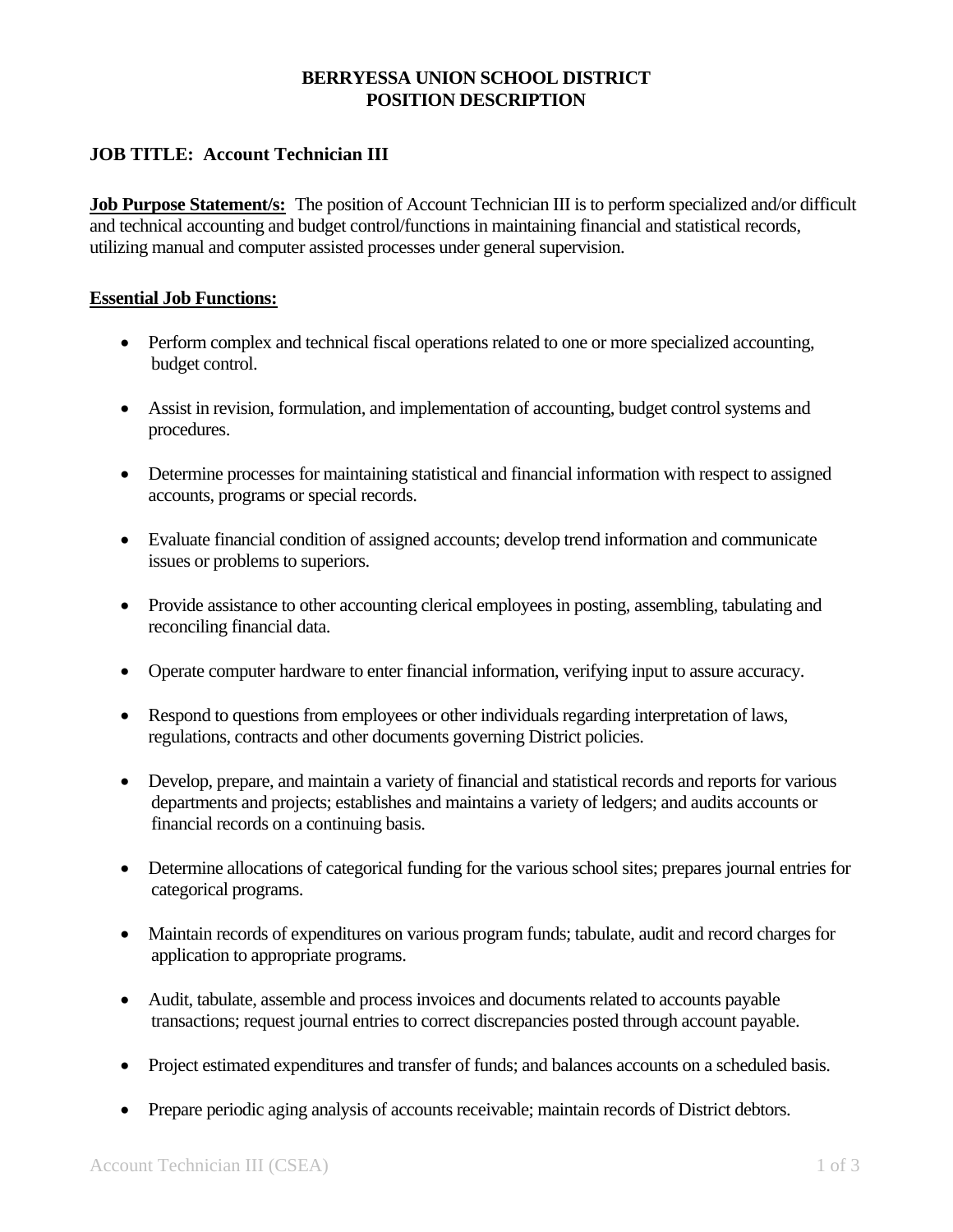## **BERRYESSA UNION SCHOOL DISTRICT POSITION DESCRIPTION**

## **JOB TITLE: Account Technician III**

- Assist in the year-end closing of District Books; prepare various year-end reports.
- Maintain and audit a variety of statistical records related to District funding and expenditures; prepare and distribute reports to appropriate offices and agencies.

### **Other Job Functions:**

- Respond to inquiries to provide information and/or direction as required.
- Attend meetings for the purpose of conveying and/or gathering information required.
- Attend appropriate workshops/conferences for the purpose of ongoing training.
- Provide information to external auditors as required; may travel to school sites to perform on-site audits.
- Perform other job related duties as may be assigned.

#### **Job Requirements - Qualifications:**

#### **Education and Experience Requirements:**

- High School diploma or equivalent.
- 2 years of College or equivalent.

#### **Skills, Knowledge, Abilities and/or Physical Requirements:**

- Skills to operate standard office equipment including use of computer applications to enhance essential job functions; communicate clearly and effectively; use English in both written and verbal form; use correct spelling, grammar and punctuation; perform basic arithmetic calculations.
- Knowledge of standard accounting requirements; and standard office equipment; computer applications to complete essential job functions.
- Abilities to sit for prolonged periods; work under minimal supervision accurately and with attention to detail; understand and carry out oral and written instruction; interact positively with persons of different age groups and cultural backgrounds; learn new procedures; prioritize and appropriately schedule workload or tasks to meet established timelines; work independently. Significant physical abilities include reaching/handling/fingering, talking/hearing conversations, near/far visual acuity.